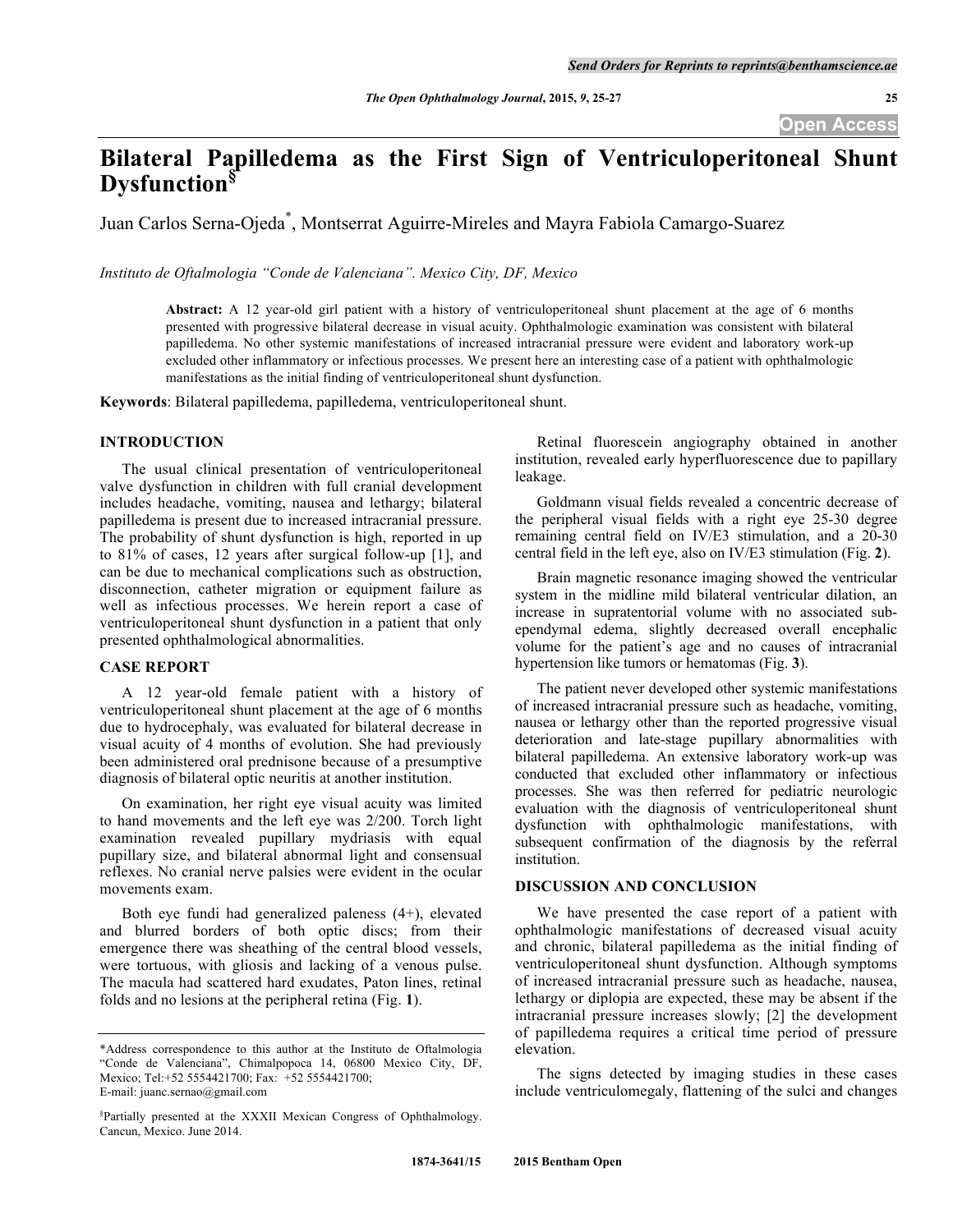

**Fig. (1). A**. Clinical image of the right fundus showing scattered macular exudates and Paton lines. **B**. Clinical image of the left fundus showing a pale disc and blurred borders.



**Fig. (2).** Goldmann visual fields. Concentric decrease of the peripheral visual fields is shown from right eye (**A**) and left eye (**B**).



**Fig. (3).** Brain magnetic resonance imaging, axial views.